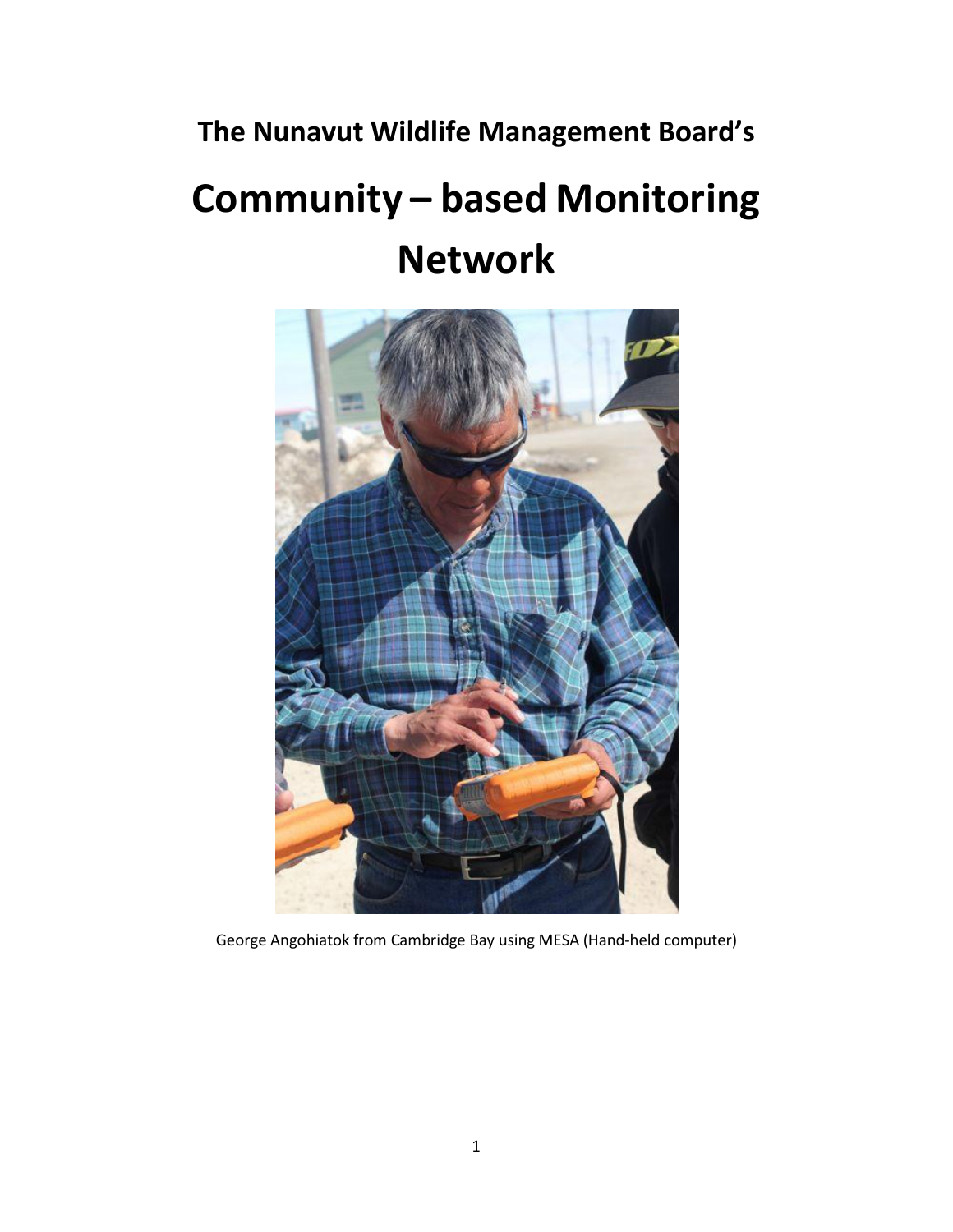#### **What is the Community-based monitoring Network?**

The Community – based Monitoring Network (CBMN) brings together respected Nunavummiut harvesters to share their knowledge and observations about wildlife and the environment. Rather than rely on interviews to collect this information, participating harvesters are trained to use specially designed hand-held computers (MESAs or Archers) to record wildlife sightings, harvests, and other environmental observations while on the land.

When harvesters return from the land, trained data clerks in each of the communities transfer the information contained in the hand-held computers into a regional database.



The CBMN relies upon harvesters, recognized by their respective communities as highly skilled and accomplished hunters, to record wildlife observations and harvests. The intent of the CBMN is to help compile information that is needed to address concerns affecting wildlife management, conservation, and Inuit harvesting rights and to obtain Inuit Qaujimajatugangit (IQ) information in a format that can communicate with scientific modeling.

The data collected will be used in various wildlife applications in Nunavut, such as assisting with making decisions on species management, including the protection of habitat and the proposed listing of endangered species. Data collected will be combined to create a collective storehouse of knowledge that will be used to improve local, regional and Nunavut wildlife management practices by ensuring decision making bodies have up to date, direct information from those who spend most of their time on the land.

By bringing together their knowledge and observations over time, participating harvesters will help answer some important questions about wildlife, which might include the following: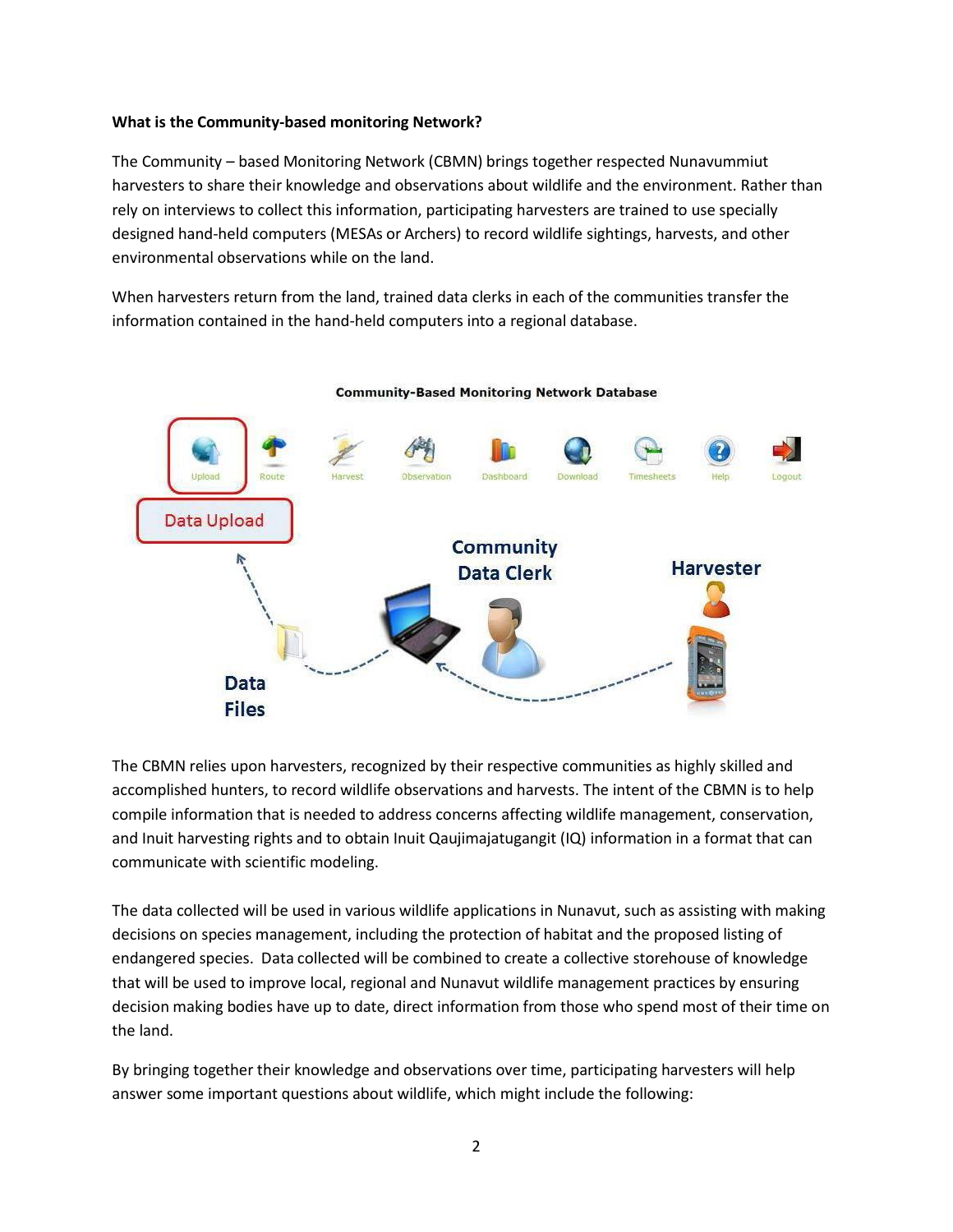- How are migration routes or seasonal ranges changing?
- What are the most effective harvesting techniques?
- Where is the most important habitat that should be protected from development?
- Where are sick or injured animals being observed, and how often?
- Are populations increasing? Decreasing? Remaining constant?
- What is the current level of harvest for key species?

#### **How was the idea formed?**

The idea to establish a Community-based Monitoring Network grew out of discussions with local community members, Regional Wildlife Organizations (RWOs), Hunter and Trapper Organizations (HTOs), and other stakeholders, and through lessons learned during the Nunavut Wildlife Harvest Study (1996-2001).

All Hunter and Trapper's Organizations in Nunavut were sent information packages about the study. This package included a form which communities interested in participating in the study could fill out. In 2011, eight communities expressed interest in participating; three communities were selected from this list. They were Arviat, Cambridge Bay and Sanikiliuaq. The project wrapped up in the spring of 2015 in those three communities. In 2014, six communities expressed interest in participating in the next phase of the Community-based Monitoring Network. The communities of Clyde river and Kugaaruk were selected.

The NWMB consulted with RWOs, Nunavut Tunngavik Incorporated (NTI), the Nunavut Inuit Wildlife Secretariat (NIWS), the Nunavut Inuit Wildlife and Environment Council (NIWEC) and other comanagement partners on the criteria to select the most appropriate communities and harvesters.. These criteria included but were not limited to: different social and economic circumstances (such as population size and employment rates), reliance on country foods, communities that had identified particular concerns about wildlife and/or the environment; and harvest level of marine and terrestrial mammals.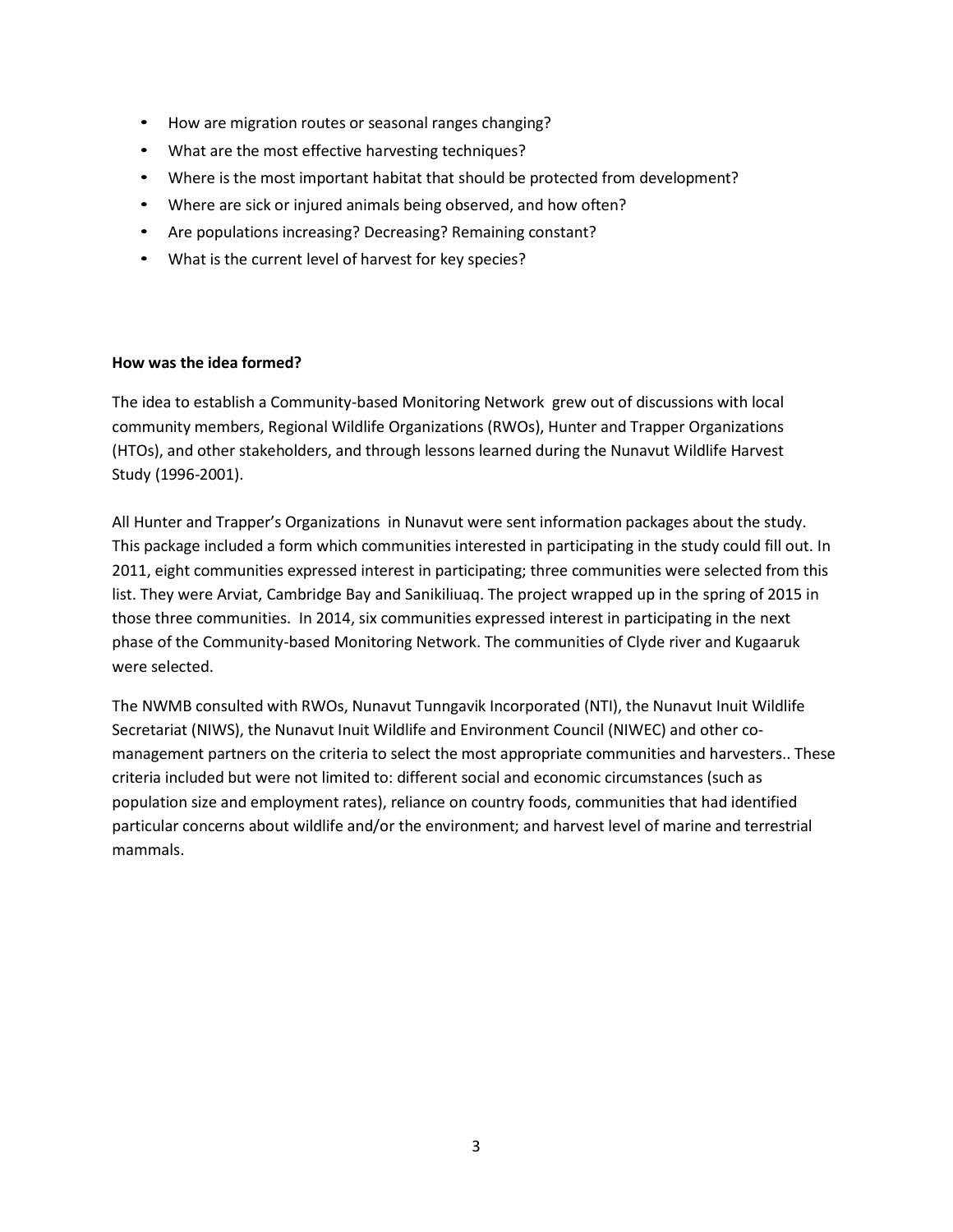

Sarah Spencer, NWMB staff with CBMN in Sanikiluaq

## **What are the Roles in the CBMN?**

#### Data Clerks:

One Data Clerk in each community is hired through a job competition; they are responsible for:

- assisting with preparation and maintenance of equipment;
- distributing Mesas and/or Archers to harvesters when they go on hunting trips and receiving them upon their return;
- downloading data from the MESAs and/or Archers and uploading the data to a database; and
- managing all data in a secure and confidential manner.

Harvesters (referred to as Data Collectors throughout official CBMN documents):

The NWMB values harvesters as professionals and the CBMN is built around their participation and hard work. Therefore the NWMB compensates harvesters for collecting records of harvest data, and for making observations regarding wildlife and environmental conditions while they are on the land.

Harvesters are expected to follow a Health and Safety Plan while out on the land.

The primary responsibilities of harvesters are to collect data using handheld computers (Mesas and/or Archers ); data collected includes:

- travel routes;
- wildlife sightings;
- wildlife harvests;
- environmental / weather observations;
- photographs; and
- audio recordings.

Both Data Collectors and Data Clerks receive training in the use of the hand-held computers and the management of information and data (see picture below).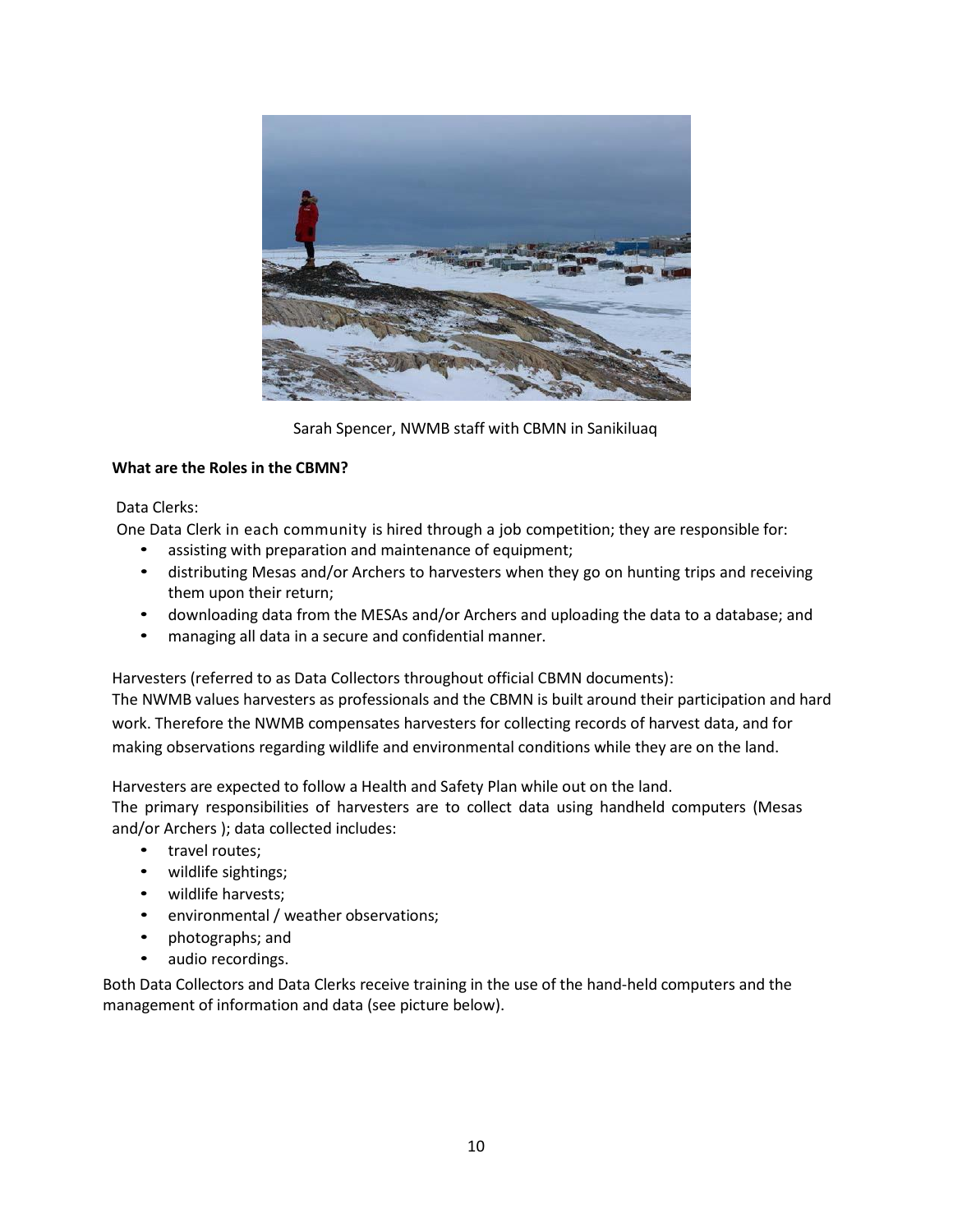

Mid-point community meetings with harvesters in Arviat

# **What type of technology is being used?**

Noreca Consulting Incorporated was hired as a sub-contractor and is responsible for the technical components of the program. Noreca developed the software for the handheld computers and their duties include but are not limited to: purchasing new equipment, equipment maintenance, maintaining the web application, server, and database, developing and installing software, including upgrades, as well as training CBMN participants.

The main tool carried by the harvesters is the MESA or Archer (hand-held computer)(See picture below).

The hand-held computer is made by Juniper Systems. This is a rugged computer and is built to withstand four foot drops, full immersion in water and extreme temperatures. Both the MESA and the Archer appear to live up to their name; however, in temperatures below minus 25 degrees Celsius the batteries deplete quite rapidly.

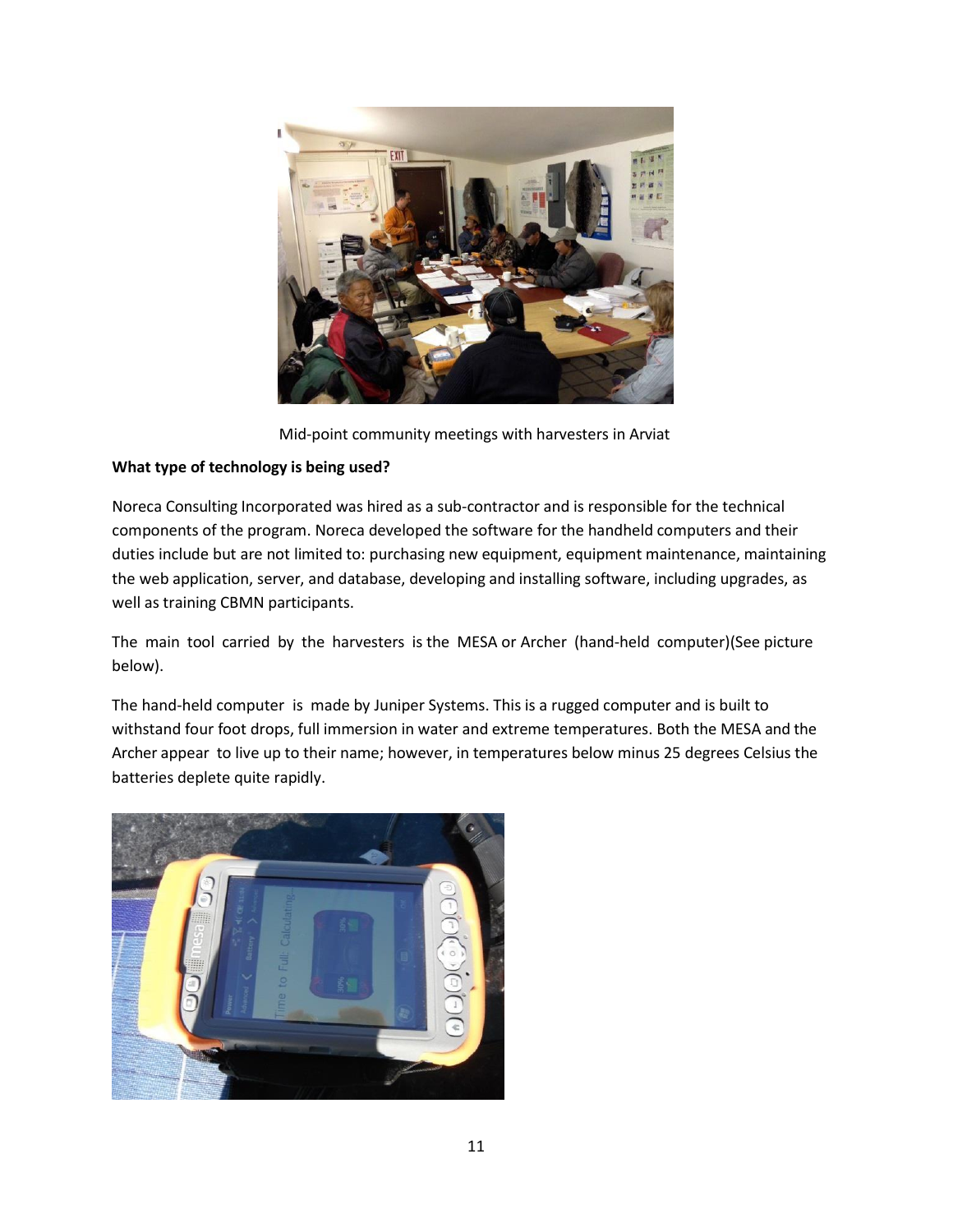The many features of the hand-held computers make them very versatile in terms of data collection. The software includes a series of screens. Each screen includes a question that harvesters respond to which describes what was harvested/observed. The software includes English, Inuktitut and Inuinnaqtun translations. An internal GPS records the travel route taken by the harvester. Harvesters are required to take a geo-tagged photo of their harvest/observation before they are able to complete the entry. Harvesters also have the option of recording an audio track, which can clarify what they harvested/observed or can be used to record oral knowledge.

There are several advantages to using this type of technology, most notably, the bias of harvester recall is eliminated because they take the hand-held computers out on the land and record the information in real time.

The picture below shows an example of two screens (left) which are part of the software used by the harvesters and a list of data files that can be collected (right).



## **How will data be stored and who will have access to it?**

Secure storage of the information contributed by Inuit harvesters is an important component of the Community-based Monitoring Network. The NWMB has worked with participating communities to develop a data sharing agreement which sets out who owns the data, who has access to the data and how data access can be granted to co-management partners and other organizations.

Noreca has developed a database tool that allows the user to create graphs and charts which provides summaries of the data by choosing combinations of pre-determined criteria. Examples of this can be seen in the following pictures.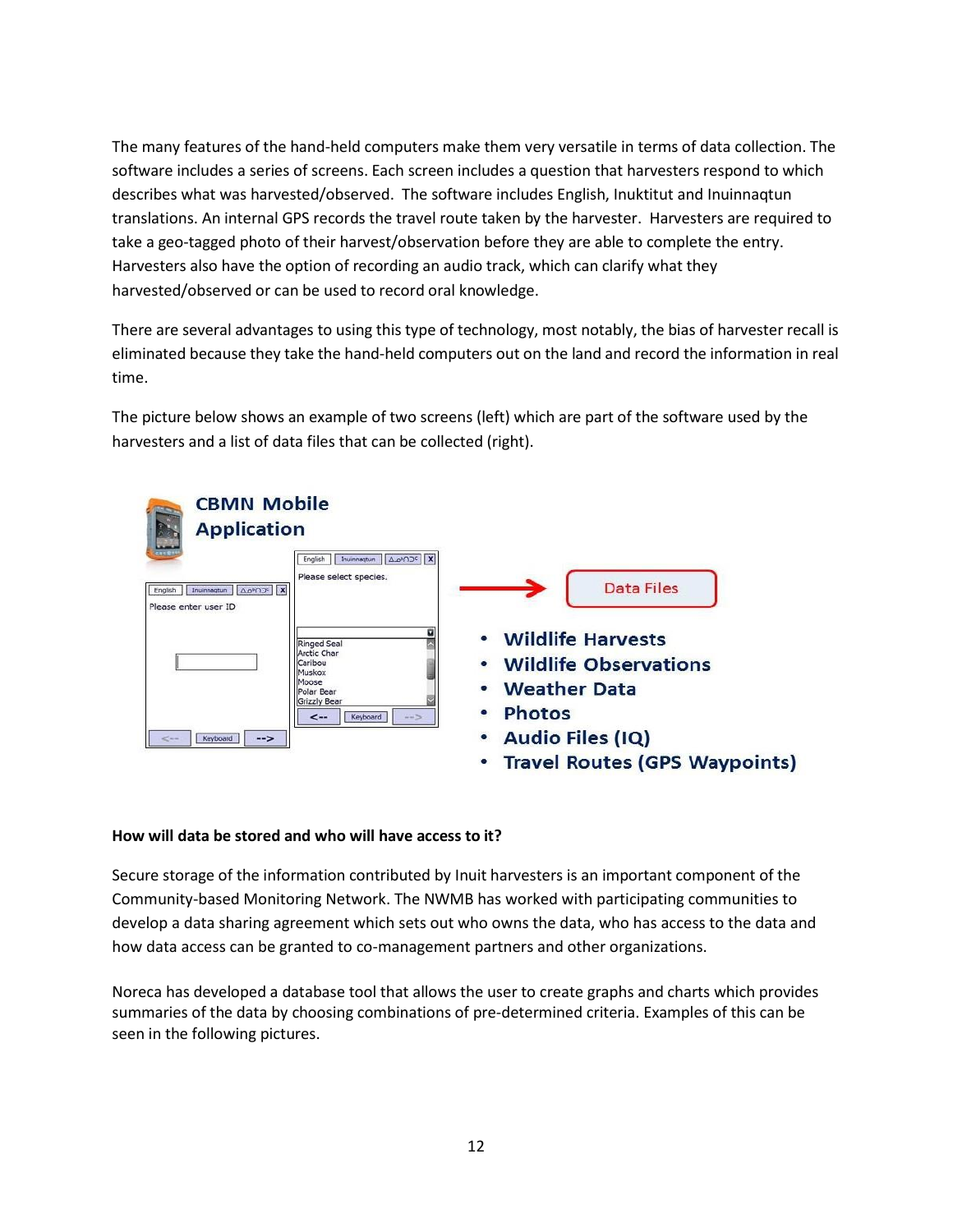

## **How much data was collected?**

The first data was uploaded to the database on February 2<sup>nd</sup>, 2012. This data was from an Arviat harvester who travelled 60 kilometers and saw two caribou. The database now contains 5,512 recorded harvests and 2,294 recorded observations.



Polar bears at the dump near Arviat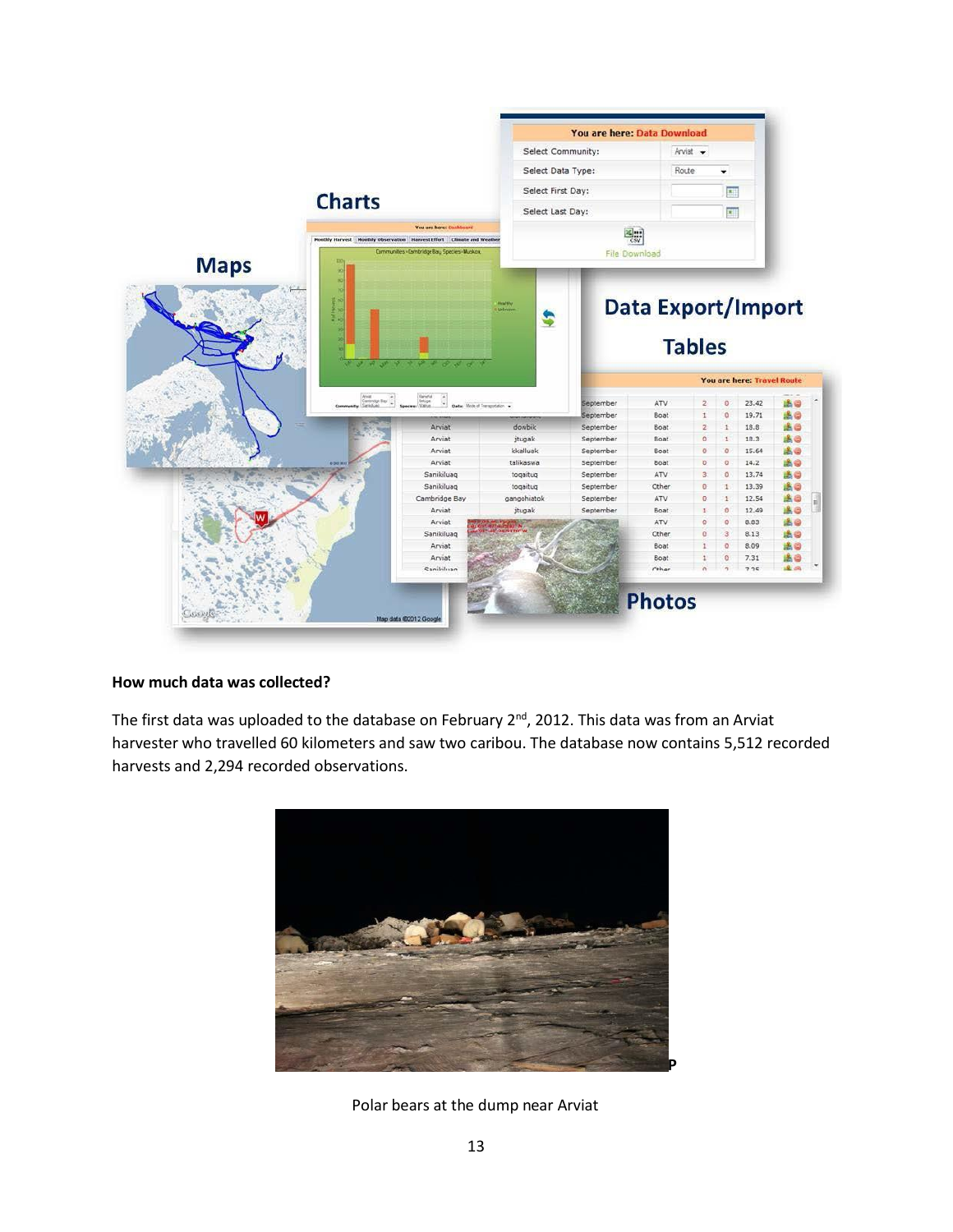# **What is the value of data?**

Preliminary analysis of the data and monitored species suggests that this data collection method will allow wildlife managers to assist with:

- identification of main harvesting areas for each community
- analysis of and seasonal changes in population health;
- identification of seasonal habitat use of selected species;
- estimation of total harvest rates per community and species; and
- identification of migration patterns.

As well, the software can be changed to collect additional data that may be needed to address specific issues in communities. Data might be collected to address public safety concerns of polar bear near communities (see picture above); or caribou migration routes and calving grounds, which can then be protected during the land use planning process. Harvesters could use the hand held computers to record changes in wildlife populations over time, for example an increase in predators like grizzly bears or wolves; changes in the health of wildlife populations, including documenting new diseases; and changes in habitat including sea ice patterns.

The CBMN wildlife and harvest data collection efforts, including the frequently used audio feature, can help document Inuit oral knowledge as well as patterns of harvesting. Such information can be of critical importance for future land claims negotiations, environmental assessments, resource exploration issues, and land-use planning and development.

The CBMN could play an important role in allowing Government agencies and co-management partners to respond to international claims and to justify current management practices and new management actions. Because the data is available immediately after it is uploaded to the database it can provide the NWMB with the most current information to help in decision making.

Most importantly, this method of data collection allows Inuit to be able to gather oral knowledge and pass on their way of life; to gather historical data for future generations that will allow the youth to protect the wildlife and to show youth in the communities that the traditional ways of life are valued and respected because hunters are collecting the data for use in wildlife management locally, regionally and territorially.

# **Was there a Communications Strategy?**

The NWMB realizes that clear, timely, and open communications between communities, harvesters, and other wildlife management agencies is critical to the success of the study. To this end a communication strategy was developed which includes:

- Maintaining open lines of communication with participating communities and co-management partners;
- Developing and sending monthly newsletters to participating communities and quarterly updates to co-management partners;
- Developing a website for the CBMN which contains information about project, including a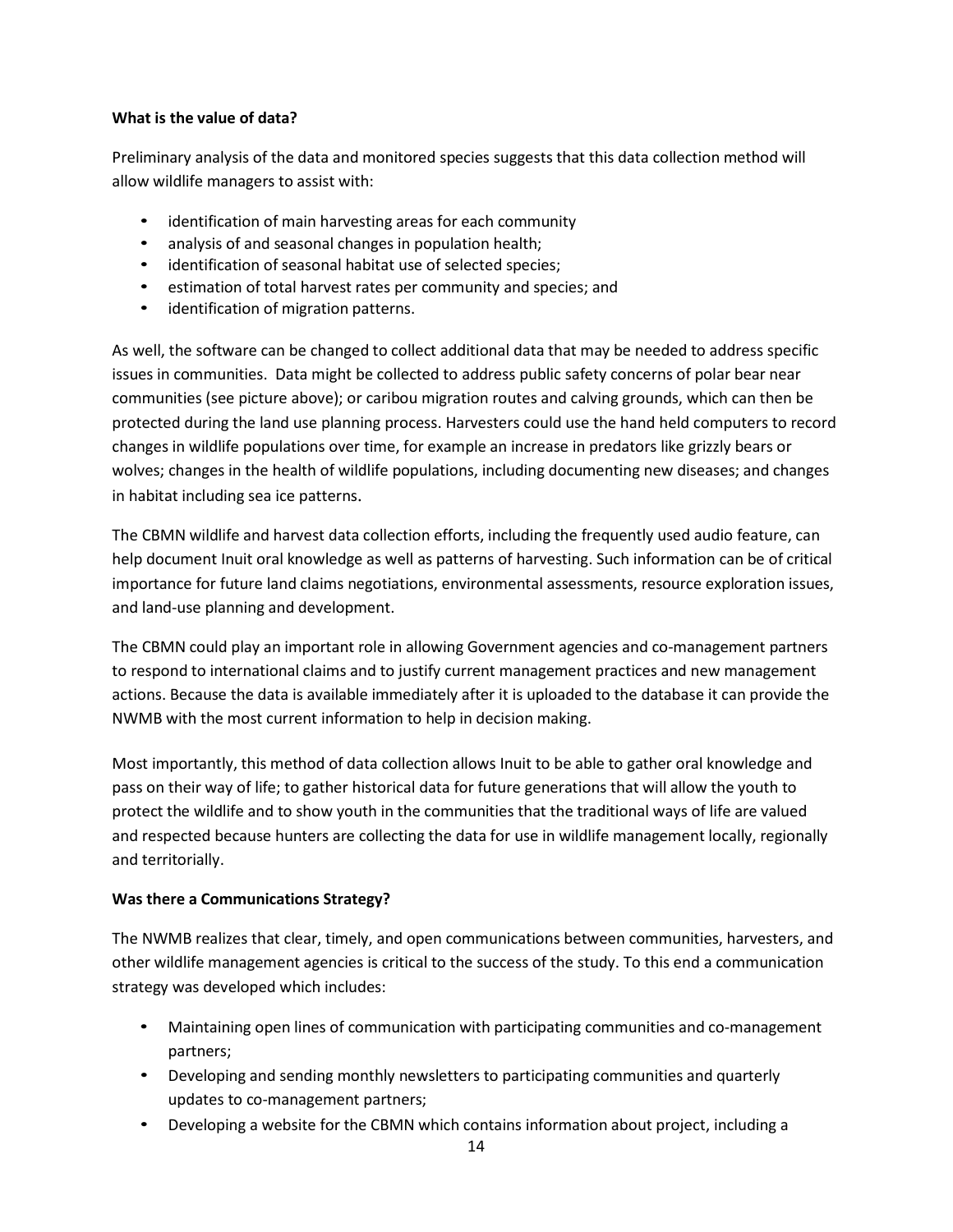series of frequently asked questions; and

• Holding in-person meetings and workshops (described below).

*In-person meetings* - A total of three in-person meetings were held in each of the participating communities (Arviat, Cambridge Bay and Sanilikiluaq) from 2012-2014 to get feedback from participants. Feedback forms were filled out; however, the project was also discussed openly among participants. Overall, the Harvesters and Data Clerks were pleased to be part of the study team, found the project interesting, and believed the work is of value to their communities.

*Wrap-up meetings* - In-person meetings were held in April and May 2015 in each of the participating communities. During these meetings preliminary results were presented, feedback was solicited, and input and suggestions were collected for use in future communities. Again feedback from the participants was positive. All harvesters and data clerks said that they would/will continue to participate if the CBMN data collection period were to be extended.

*Public meetings* – two public meetings one in 2013 and one in 2015 were held in each of the participating communities. Communities were shown a summary of the Community-based Monitoring Network, including an initial data summary and were asked to provide comments/suggestions on the Communitybased Monitoring Network. These meetings were well attended and support for the program was strong.

*Co-management partner workshop* - In March 2013, the NWMB hosted a workshop in Iqaluit. Community participants from Arviat and Cambridge Bay attended, as well a representative from both the Arviat and Cambridge Bay Hunters and Trappers Organizations. In addition to community members, over twenty participants, from the Government of Nunavut, Parks Canada, Fisheries and Oceans Canada, Aboriginal Affairs and Northern Development Canada, Environment Canada, Nunavut Tunngavik Incorporated, World Wildlife Fund, IMG - Golder, and Noreca Consulting Incorporated were present.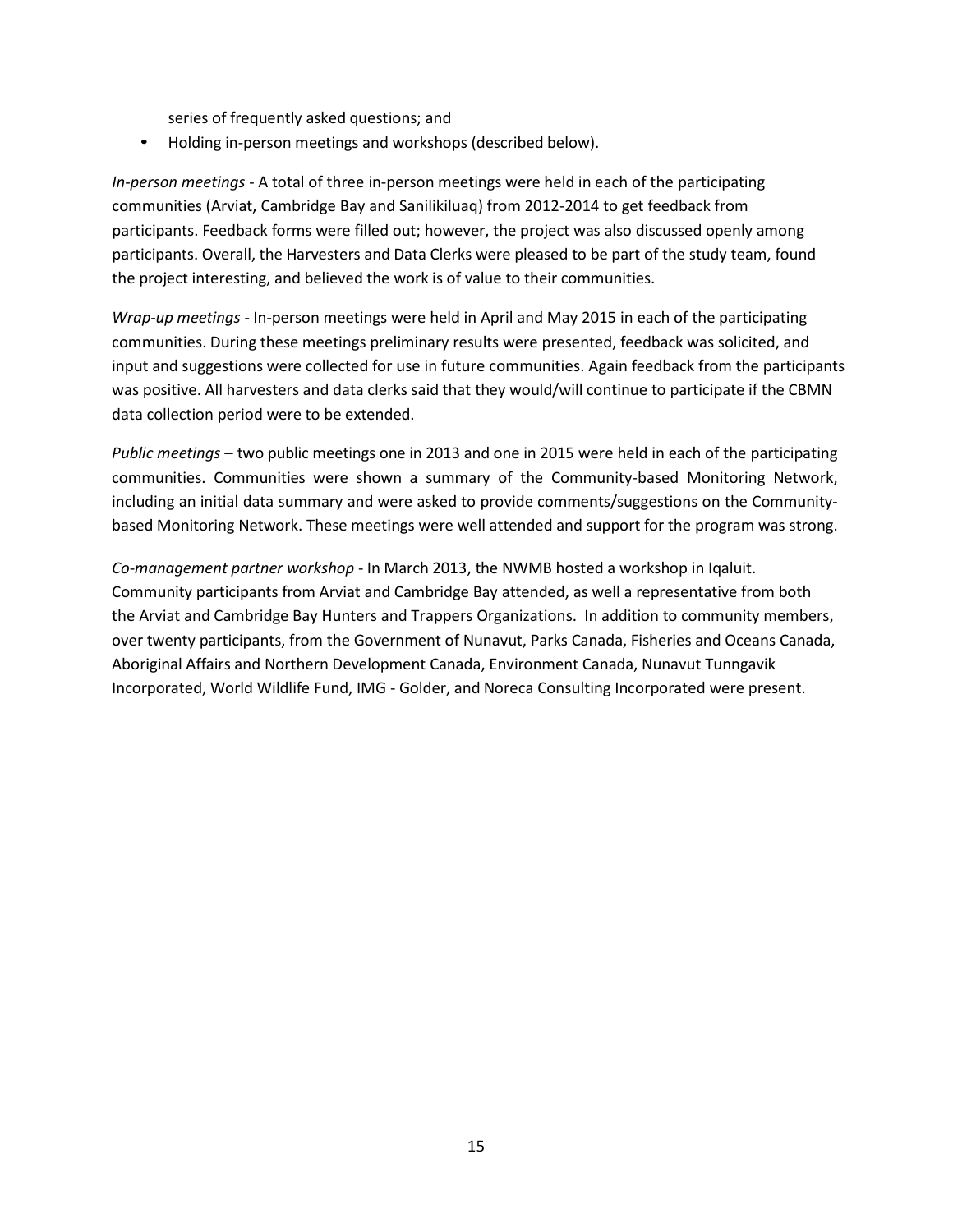The primary objectives of the workshop were to provide a summary of the Community-based Monitoring Network to co-management partners; to find common ground in terms of community based monitoring; and to discuss ways to pool resources in order find a way forward for the Community-based Monitoring Network that optimizes opportunities for all co-management partners.

The workshop was a great success. All co-management partners in attendance expressed support for the continuation of the program and many organizations saw ways in which the CBMN could be combined with other community based monitoring initiates in Nunavut in order to expand the program to other communities (a full summary of the workshop is available from the NWMB).



Participants at the Co-management partner workshop in Iqaluit

"*Harvesters are the best eyes and ears on the land in terms of wildlife management. This program is valuable because it validates their knowledge and relies on them as experts" Paul Irngaut*, NTI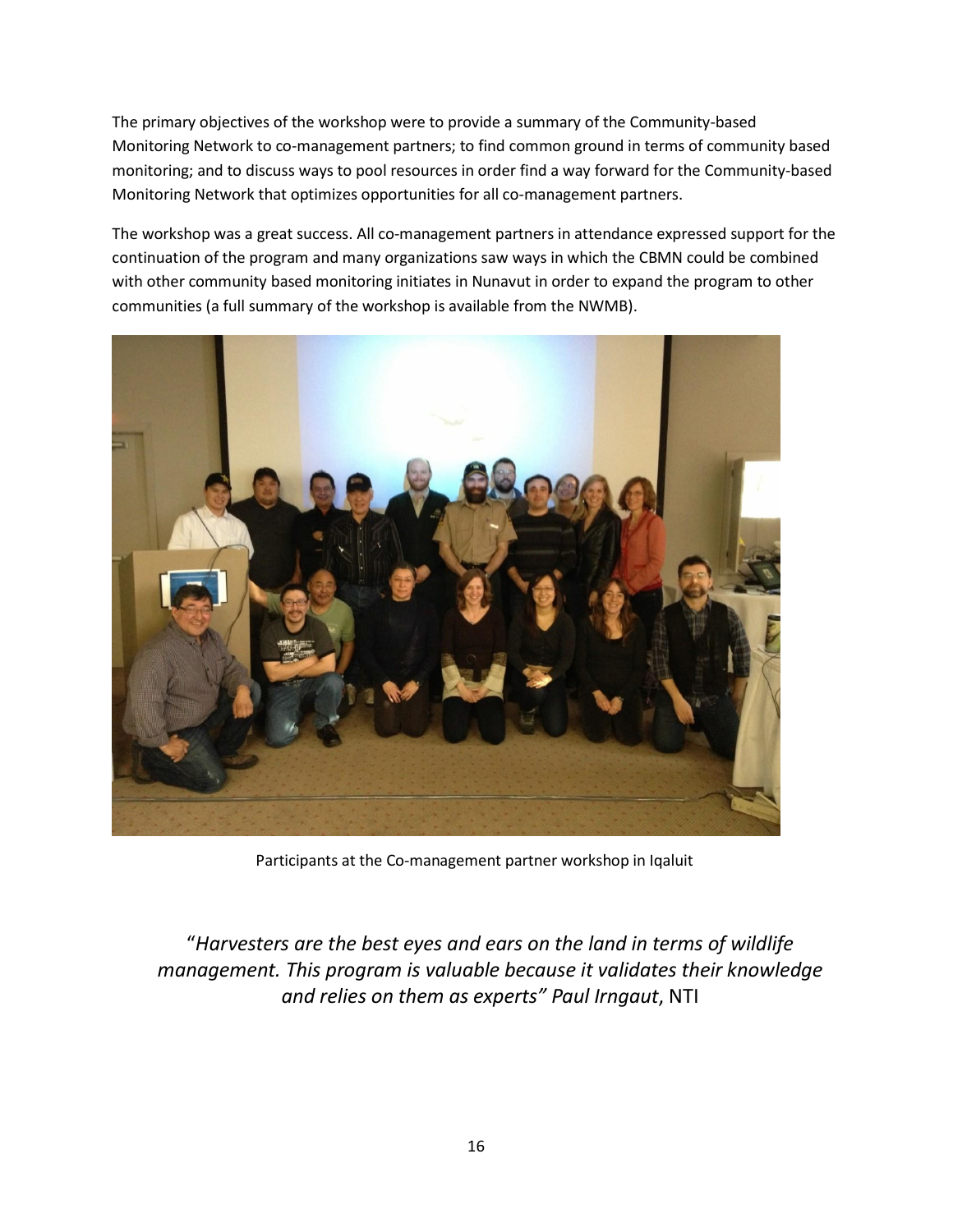#### **What type of feedback has been received?**

Throughout the first three years of the Community-based Monitoring Network feedback from harvesters and community members was positive.

- 100% of harvesters and data clerks currently participating in the study said they would like to continue to be part of the CBMN if the data collection period is extended.
- All communities had additional harvesters who expressed an interest in becoming part of the CBMN.
- Hunters and Trappers Organizations in all three participating communities were supportive of the project.
- Participants provided helpful suggestions for improvement on everything from software and hardware to communications and project administration.
- All attendees at the co-management partner workshop expressed a strong desire to see this project continue and cited several examples of ways in which data collected from this program would benefit communities and co-management partners in wildlife management. Below are some quotes from CBMN participants.

"Our feedback is important for future generations"

"Our participation in this study will help improve the understanding about the wildlife"

"We are making a difference because the information collected comes right from the hunter"